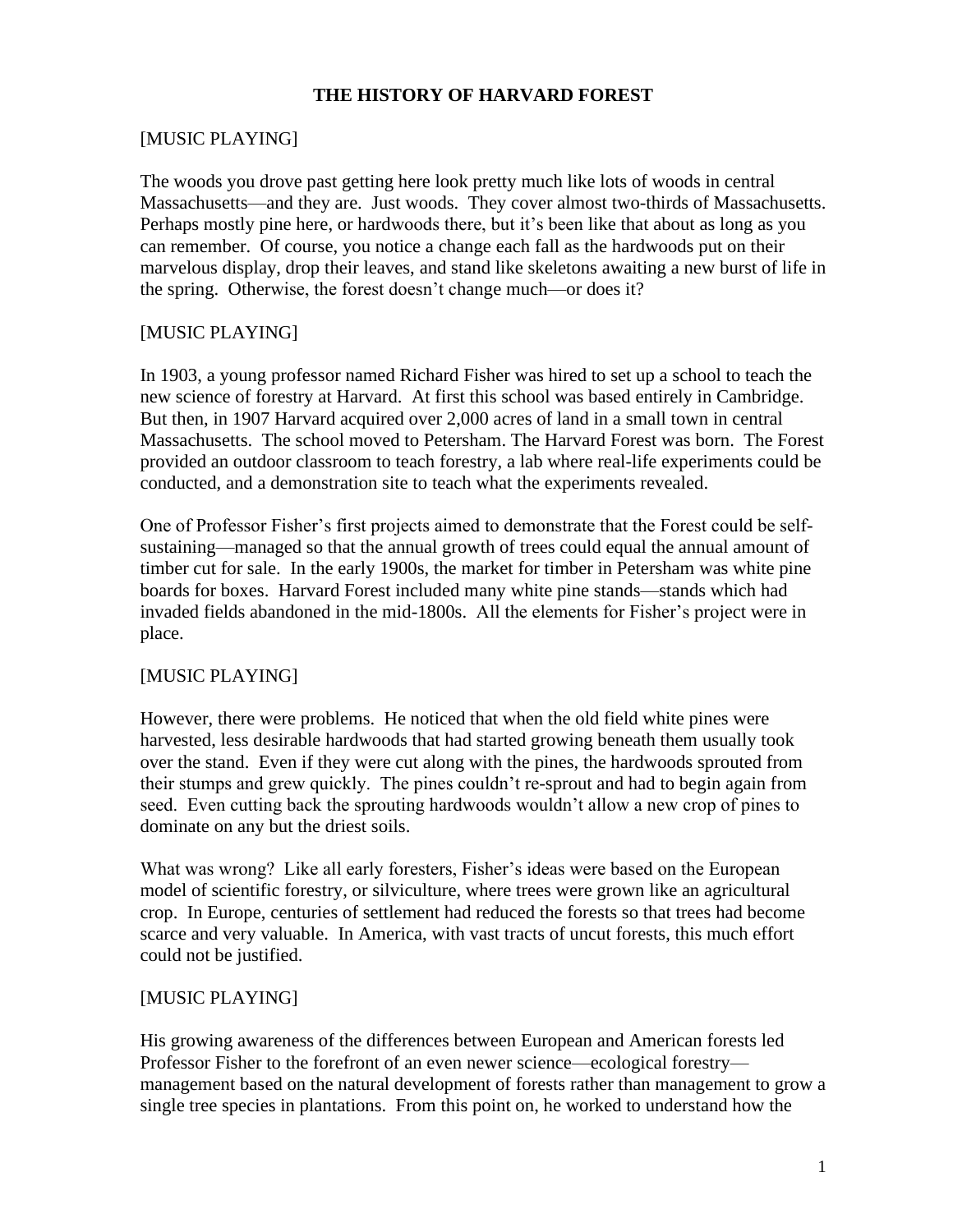forest naturally grew so that more efficient management practices could be developed. The idea of the forest as more than just a crop of trees was also emerging.

## [MUSIC PLAYING]

By the late 1920s, Professor Fisher had a clear idea of how our forests developed and wanted to share it widely. With the help of Dr. Ernest Stillman, a long-time friend and a philanthropist with a deep interest in forests and education, he found a way. Surrounding you is the result: twenty-three dioramas showing the dramatic changes in our landscape from pre-settlement forest through agricultural clearing, farm abandonment, and reforestation.

# [MUSIC PLAYING]

Just as important, they illustrated the management lessons learned during those first 25 years. But Professor Fisher only saw half of the dioramas completed. In 1934, he died. He had overseen the establishment of Harvard Forest, developed a theory of ecological forest management, and expanded the Forest's educational role. We could now see forest changes beyond a single lifetime to a succession of changes over several lifetimes. After his death, the forestry school became part of the biology department. The dioramas received international acclaim. Our understanding of natural forest development now allowed the Harvard Forest to practice efficient management. Fisher's original goal of a sustainable annual harvest was finally within reach.

# [BIRDS SINGING, WIND BLOWING]

On September 21, 1938, a hurricane swept up the east coast. Its center passed just west of Petersham. The Forest was exposed to its full fury. Wind guests exceeded 130 miles per hour. Afterwards, 70 percent of our timber lay on the ground. Pines were most susceptible. The biggest and most valuable trees, the major capital of the Forest, suffered the greatest damage. Gone was any hope of achieving a sustainable annual harvest and self-sufficiency. The only hope was to salvage as much as possible. The federal government stepped in to buy the logs. Harvard Pond, like most ponds in the area, was used to store logs underwater—safe from decay and insect damage—until they could be sawn into lumber.

## [MUSIC PLAYING]

The hurricane swept away more than just trees. It swept away the accepted idea that our forests developed from abandoned fields to pine to a relatively stable climax stage. Detailed ecological research has since shown that major natural disturbances occur every 100 to 150 years. Hurricanes, fires, ice storms, floods are all part of forest development. Our timeframe expanded once again. Ecological forest management now had to allow for changes beyond our control.

With much of the forest destroyed, we began looking more at the small-scale changes upon which all life depends, but which often go unnoticed. Dr. Hugh Raup, the Director following World War II, was an ecologist rather than a forester. Research shifted away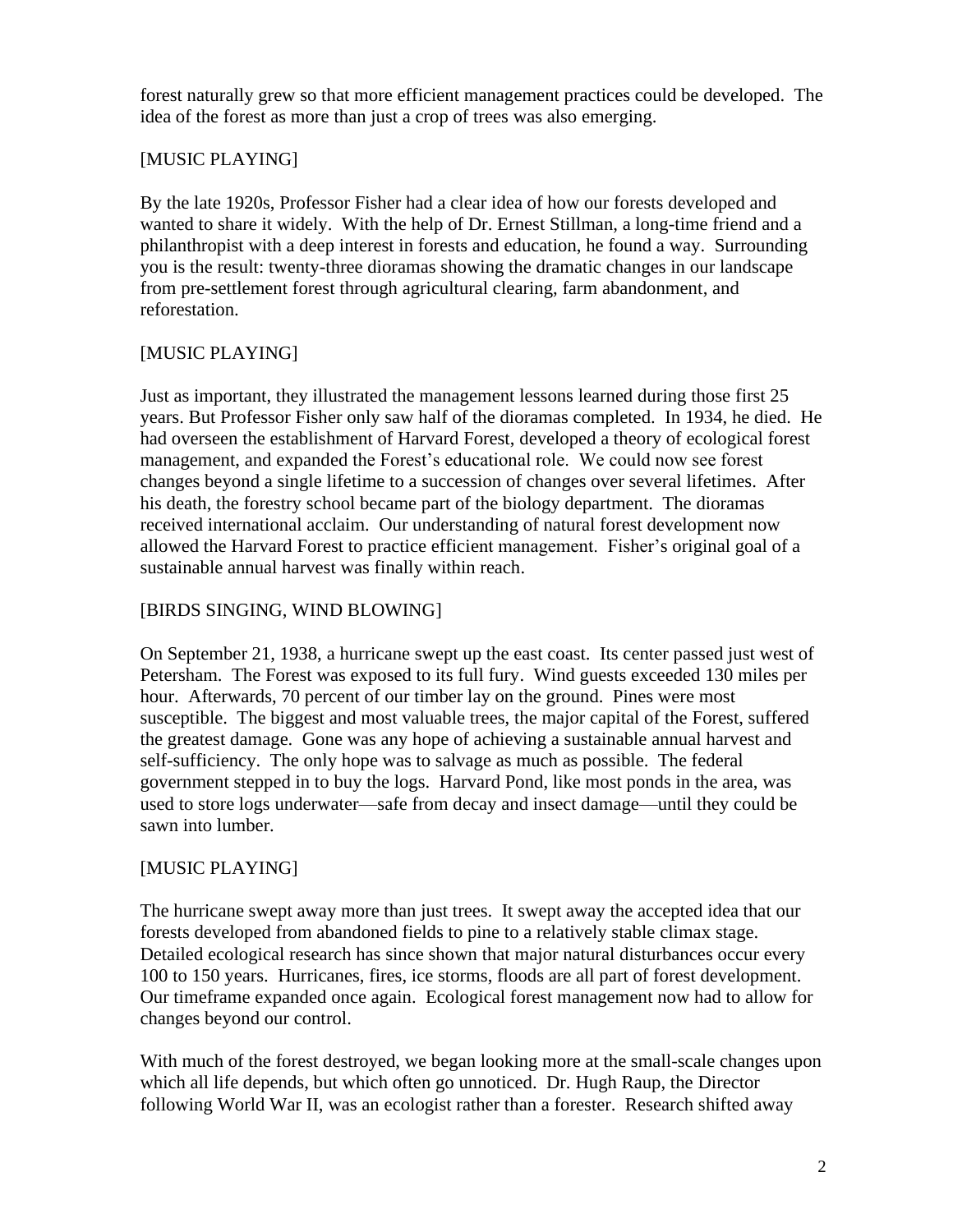from silviculture and forest management. Forest economics, forest microbiology, forest soils, tree physiology, and tree architecture all became subjects of major research efforts.

As our focus changed, our tools and methods changed also. The ax and crosscut saw became a two-man chainsaw and then a small, powerful one-man one. The horse gave way to the crawler skidder. The planting tool, seedling box, and machete to weed out competing trees—once our most common tools—have disappeared along with our attempts to convert stands from one type to another. Today we more commonly use sophisticated instruments to measure differences in light intensity, moisture, or nutrients that might affect tree growth—either right in the field or from samples taken to the lab.

Harvard Forest has changed physically as well. Through gifts, 2,000 acres have grown to nearly 3,000. Our original building is still here—but now there's a whole complex including labs, a computer facility, even a sawmill. Over 30 people work at Harvard Forest and many of them live in houses at the Forest. We are an important part of the town of Petersham. Although Harvard University no long has a School of Forestry, Harvard Forest remains a research and teaching facility for the University.

As the Forest changed, so did the Fisher Museum. The story in the dioramas stops just before the hurricane. Exhibits on the second floor carry it forward. Self-guided nature trails tie this story to the forest outside. Conifer plantations remain from our early research. Stands dating to 1938 and damaged trees testify to the importance of the hurricane. Our concept of forest management has expanded to encompass many species and increasingly many uses. The miles of roads and trails provide recreation and scenic access in all seasons. As mobility and leisure have increased, so has the importance of the noneconomic value of the Forest. Our educational efforts are also expanding. Programs for the public now share our time and teaching Harvard students and research. Students of all ages and many nations come to learn.

One reason people come: the records we have gathered and maintained since the Forest was established. Originally kept on handwritten sheets in our vault, they are being transferred to computer files where they can be used to generate computer maps and graphs.

These records provide the longest continuous history for any managed forest in the United States. And they were a major reason Harvard Forest was selected by the National Science Foundation in 1988 to be a Long-Term Ecological Research site—one of only 17 in the country. This research, centered at Harvard Forest, involves scientists from many institutions through the Northeast. Harvard Forest is becoming a regional center for environmental research, looking at the effects of "disturbance," another word for sudden change on the forest. As part of these studies, deep in the woods away from local pollution, we are measuring atmospheric gases above, within, and beneath the treetops, and looking for changes over time.

To expand our concept of change on the forest even further, we are reconstructing the major vegetation changes since the last glaciation. As the climate warmed, species migrated north at difference rates and from different directions. At this scale our forests are very dynamic. We can use this knowledge of past changes to predict future ones.